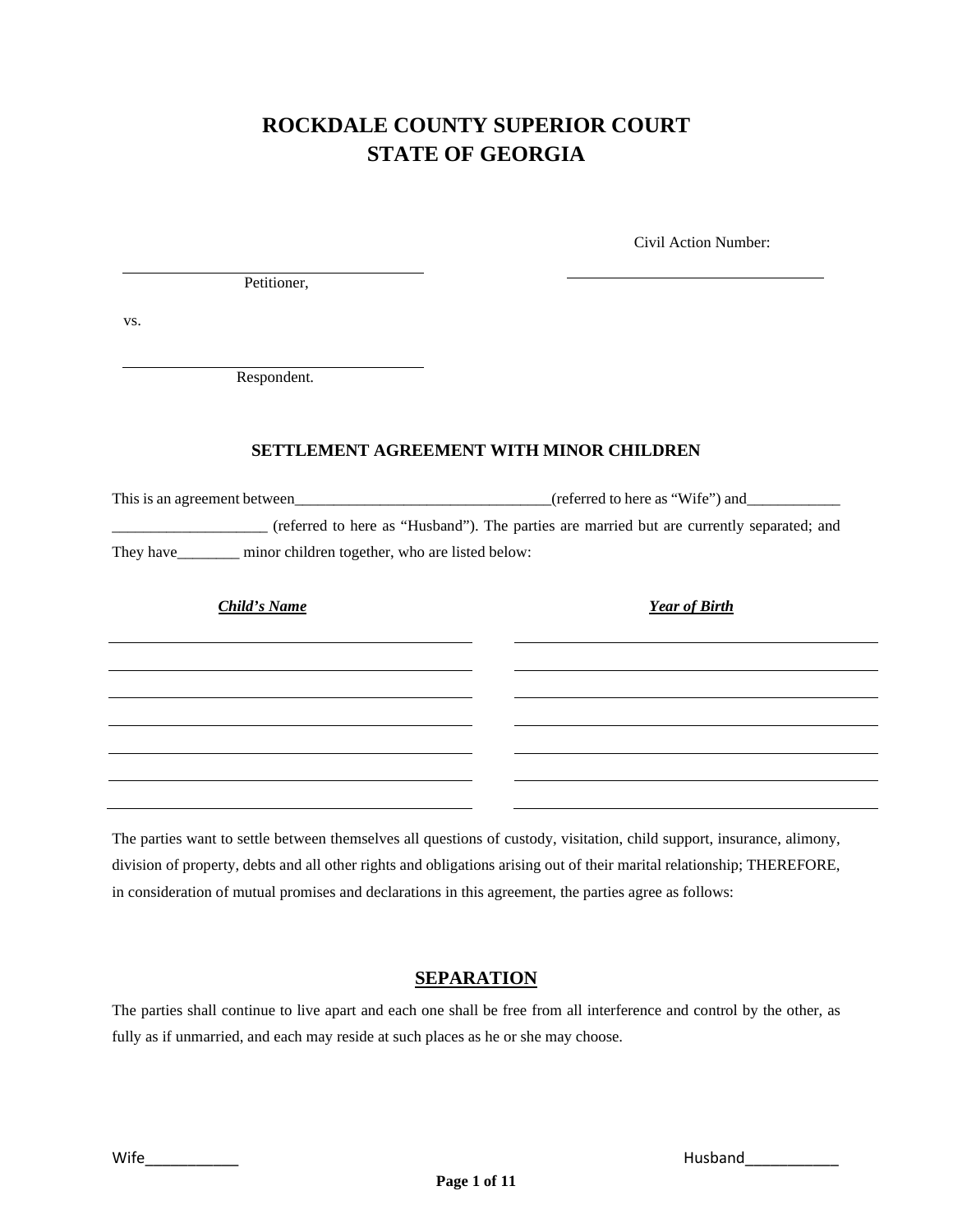### **CUSTODY**

*[Check and complete only one of these, either (a) or (b). Do not check both (a) and (b).] (If you want a custody arrangement that is not shown here, you should consult an attorney for appropriate language to use in place of this section.]*

**(a)** The \_\_\_\_\_\_\_\_\_\_\_\_\_\_\_\_\_\_\_\_\_\_\_\_\_\_\_\_\_\_\_\_\_\_\_ shall have sole custody of the children.

 **(b)** The \_\_\_\_\_\_\_\_\_\_\_\_\_\_\_\_\_\_\_\_\_\_\_\_\_\_\_\_\_\_\_\_\_\_\_ shall have physical custody of the children, and the parties shall have joint legal custody of them. The parties shall consult each other and try to reach a joint decision on all major issues concerning the children's education, health care and religious upbringing. However, if the parties are not able to reach a joint decision concerning one of these major issues, then the parent with physical custody shall make the final decision on the issue.

## **VISITATION**

The shall have the right of reasonable visitation with minor children, at any time by mutual consent of the parties, provided that the beginning and end times of the visitation have been put into writing and signed by both parties before the start of the visitation. In arranging visitation, the parties shall take into consideration the requirements of the children's schoolwork, their activities, and childcare arrangements.

#### *[Check and complete all that apply, from (a) to (d) of this section.]*

- **(a)** If the parties cannot agree on specific visitation, the \_\_\_\_\_\_\_\_\_\_\_\_\_\_\_\_\_\_\_\_\_\_\_\_\_\_\_\_\_\_shall have the right to visitation according to the schedule in the Parenting Plan.
- $\Box$  (b) The visiting parent shall notify the other parent at least 24 hours in advance of any scheduled visitation if he/she does not intend to exercise that visitation opportunity.
- $\Box$  (c) The visiting parent shall arrive to pick up the children for visitation within minutes of the scheduled time or shall lose that visitation opportunity.
- $\Box$  (d) Unless otherwise agreed by the parties in writing, the drop-off and pick-up for visitation shall be at  $\Box$

# **OTHER PARENTAL RIGHTS**

\_\_\_\_\_\_\_\_\_\_\_\_\_\_\_\_\_\_\_\_\_\_\_\_\_\_\_\_\_\_\_\_\_\_\_\_\_\_\_\_\_\_\_\_\_\_\_\_\_\_\_\_\_\_\_\_\_\_\_\_\_\_\_\_\_\_\_\_\_\_\_\_\_\_\_\_\_\_\_\_\_\_\_\_\_\_\_\_\_\_

The parties acknowledge that the children have two parents who love them and want to be involved in their upbringing. The parties agree that the welfare of the children is most important, and each agrees to encourage a feeling of affection and respect between the children and the other parent. Neither party shall involve the children in actions or communications which would endanger the children's opinion of the other party.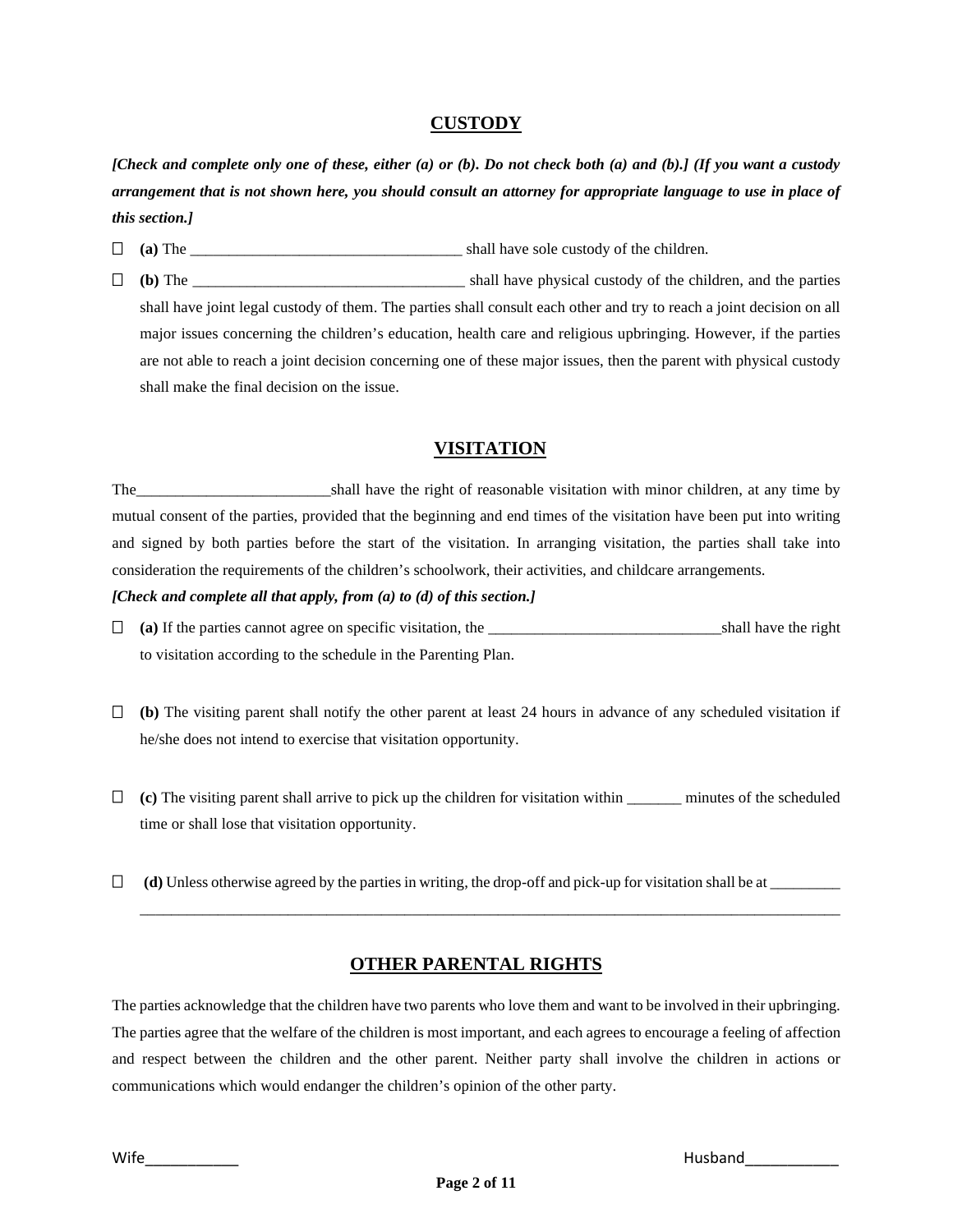- **1) Addresses and Telephone Numbers-** The parties agree to provide each other with their current home address and telephone number, as well as a telephone number to call in case of emergency; they also agree to notify each other of any change in the address or telephone numbers, at least 30 days prior to the change.
- **2) Telephone Communication-** Neither party shall do anything to interfere with the children communicating with the other party. Each party shall have the right to call and talk to the children when they are in the care of the other party, up to one time each day, at the expense of the calling parent. Calls shall be made between the hours of a.m. and p.m.
- **3) School Information-** The parties agree that it is in the best interest of the children that both parents should participate in the children's educational activities to the fullest extent possible. Therefore, both parties shall have equal access to the school records of the children, and both shall have equal access to the school records of the children, and both shall have the right to be provided information concerning the children's progress in school.
- **4) Health Information-** Each party shall be entitled to complete, detailed information from any physician, dentist, or other of the children's major illnesses and medical treatments.
- **5) Guests-** Each party agrees that no overnight visitors of the opposite sex, to whom he or she is not related, will be allowed while the minor child/children is/are in the home.
- **6) Use of Alcohol and/or Drugs-** Neither party shall be under the influence of alcohol while in the presence of the minor child. Neither party shall consume drugs that are not authorized by a valid prescription.

# **CHILD SUPPORT**

*(NOTE: This section must be completely filled out. The Court cannot approve the divorce unless the child support arrangement is within the guidelines in O.C.G.A § 19-6-15, or a proper reason is explained in this section for a support amount outside the guidelines.)*

The shall pay the support of the support of the minor children, the sum of\_\_\_\_\_\_\_\_\_\_\_\_\_\_\_\_\_\_\_\_\_\_\_\_\_\_\_\_\_\_\_\_\_\_\_\_\_\_\_\_\_\_\_\_\_\_\_\_\_\_\_Dollars (\$\_\_\_\_\_\_\_\_\_\_\_\_\_\_) per month, beginning on\_\_\_\_\_\_\_\_\_\_\_\_\_\_\_\_\_\_\_\_\_\_\_\_\_\_\_\_\_\_\_\_\_, 20\_\_\_\_\_\_. The child support shall continue monthly thereafter until each child reaches the age of eighteen, dies, marries, or otherwise becomes emancipated; except that if a child becomes eighteen years old while enrolled in and attending secondary school on a full-time basis, then the child support shall continue for the child until the child has graduated from secondary school or reaches twenty years of ag, whichever occurs first.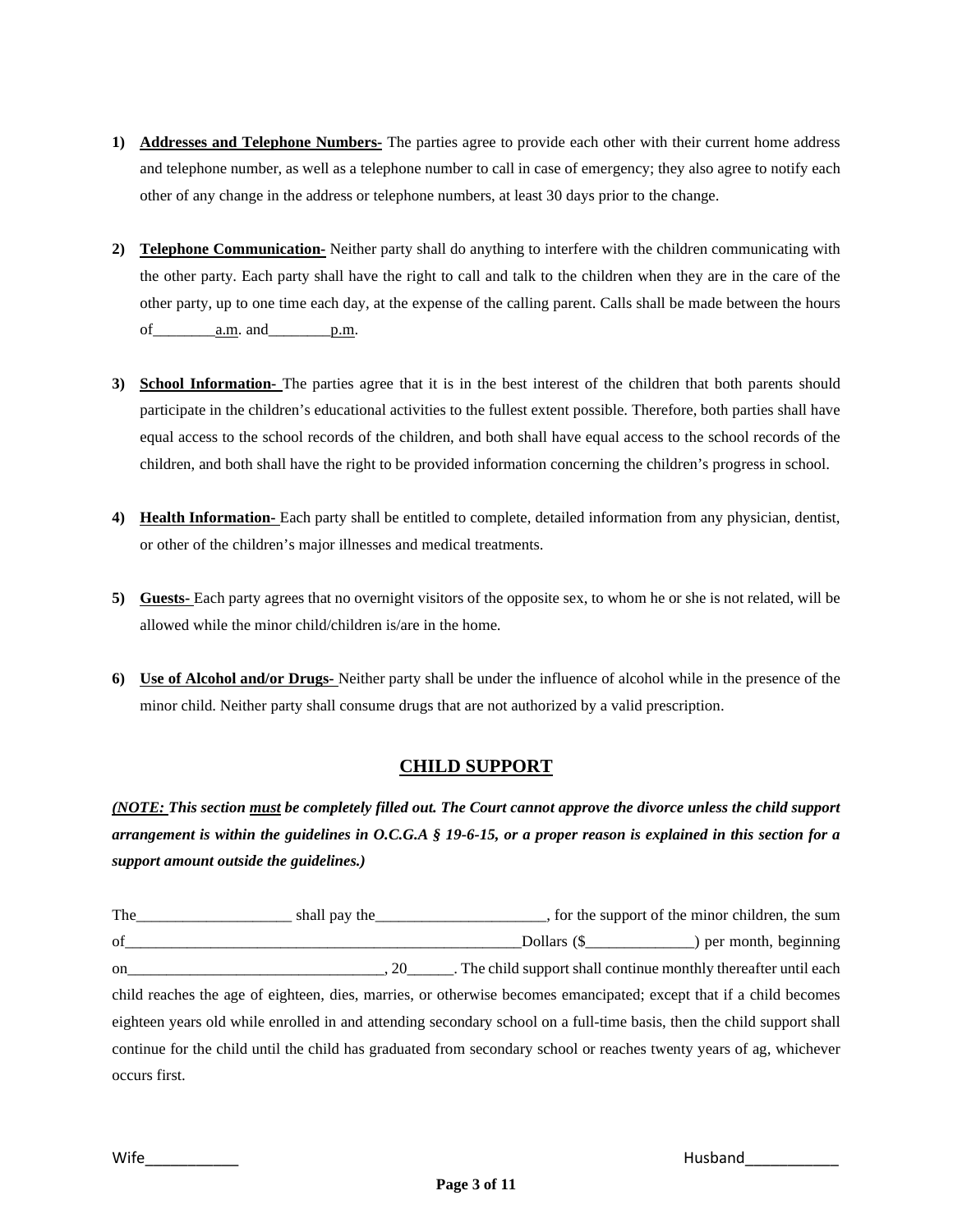**Application of Child Support Guidelines.** *The Child Support Addendum, Child Support Worksheet,* and appropriate schedules have been attached and are hereby made a part of this order.

# **INCOME DEDUCTION ORDER**

*[check and complete only one of these, either (a) or (b). DO NOT CHECK BOTH.]*

- **(a)** An *Income Deduction Order* shall be entered by the Court, under O.C.G.A § 19-6-32, for payment of the child support and alimony (if any), provided in this Agreement. The *Income Deduction Order* shall take effect:
- *[To finish (a), you must check and complete either (1) or (2). DO NOT CHECK BOTH.]*
- **(1)** immediately upon entry by the Court.
- **(2)** upon accrual of a delinquency equal to one month's support and may be enforced by serving a "Notice of Delinquency", as provided in O.C.G.A § 19-6-32 (f).
- **(b)** The parties agree that an *Income Deduction Order* is not immediately necessary.

## **HEALTH INSURANCE FOR CHILDREN**

*[You must check and complete either (a) or (b); but do not check both (a) and (b). (c) is optional and may be combined with either (a) or (b).]*

- **(a)** The (Plaintiff or Defendant) \_\_\_\_\_\_\_\_\_\_\_\_\_\_\_\_\_\_\_\_\_\_\_\_\_\_\_\_shall maintain a policy of medical, dental, and hospitalization insurance for the benefits of the minor children, until each child reaches the age of eighteen, dies, marries, or otherwise becomes emancipated; except that if a child becomes eighteen years old while enrolled in and attending secondary school on a full-time basis, then the insurance shall continue for the child until the child has graduated from secondary school or reaches twenty years of age, whichever occurs first.
- **1)** The parent who maintains the insurance shall provide the other parent with an insurance identification card or such other acceptable proof of insurance coverage and shall cooperate with the other parent in submitting claims under the policy.
- **2)** All money received by one of the parties for claims processed under the insurance policy shall be paid to other party (if that other party paid the applicable health care service provider) or to the applicable health care provider within five (5) days of the party receiving the money, if the provider has not been paid by one of the parties.
- **(b)** Insurance is not available to either party at a reasonable cost. If health insurance for the children later becomes available to the parent who is required to pay child support under this *Settlement Agreement,* then that parent

Wife **Wife**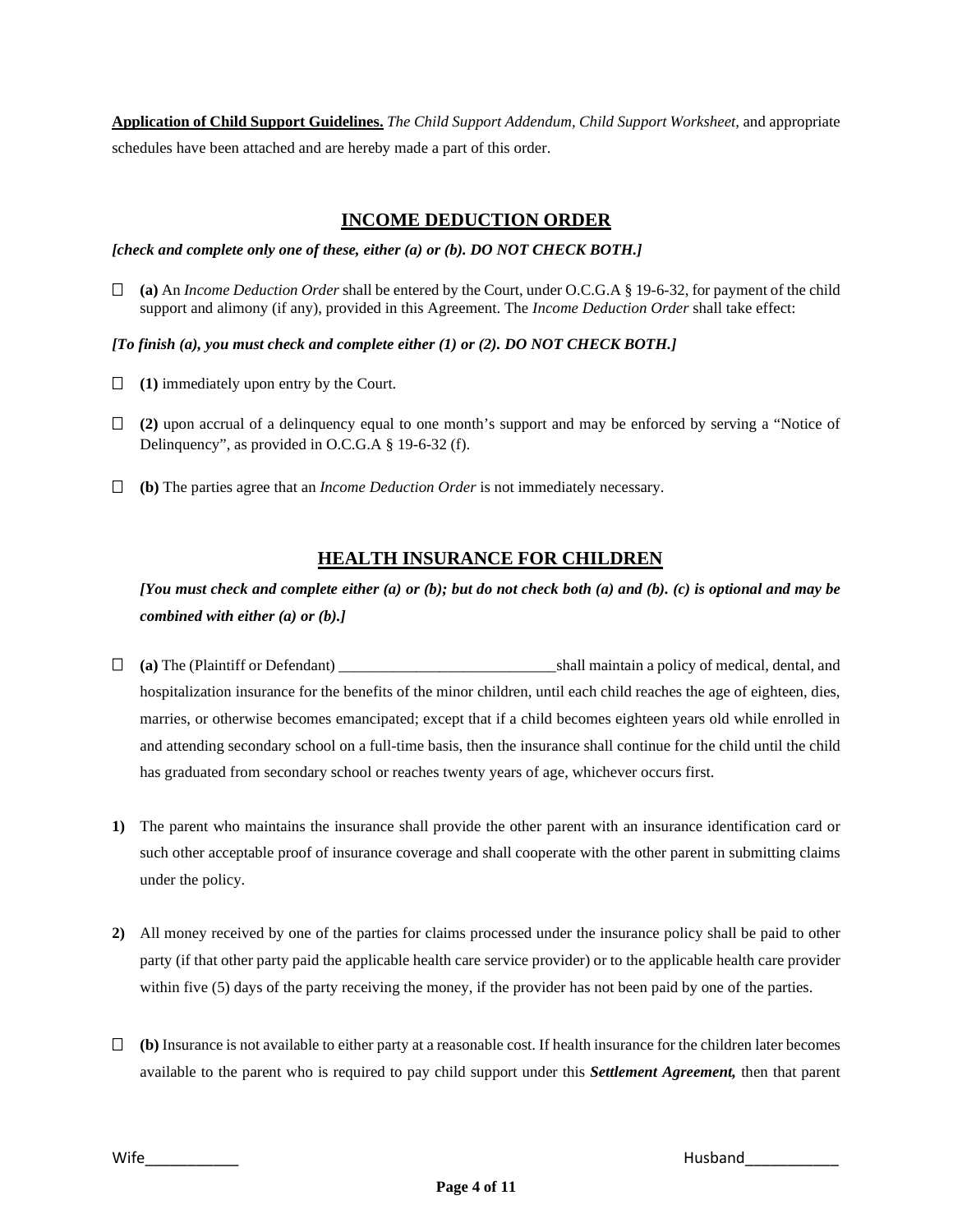must obtain the insurance unless it is then being provided by the other parent. When insurance has been obtained by either party, Paragraphs  $7(a)(1)$  and  $(2)$  shall apply.

 **(c)** The parent who maintains the insurance shall provide verification of the amount paid for the children's share of the cost of medical, dental, and hospitalization insurance. The other parent shall reimburse the parent who maintains the insurance for \_\_\_\_\_\_\_\_% of the cost within fifteen (15) days after receiving the verification.

# **OTHER HEALTH CARE EXPENSES FOR THE CHILDREN**

*[(Check and complete either (a), (b) or (c); or both (a) and (b) together. Do not check (c) if you check either (a) or (b).]*

- **(a)** The (Plaintiff or Defendant)\_\_\_\_\_\_\_\_\_\_\_\_\_\_\_\_\_\_\_\_\_\_\_\_\_\_\_shall be responsible for all expenses incurred for the children's health care (including medical, dental, mental health and hospital care) that are not covered by insurance. The other parent shall provide verification to the (Plaintiff or Defendant) shall reimburse the other parent or pay the health care provider directly within fifteen (15) days after receiving the verification of a particular health care expense.
- **(b)** The (Plaintiff or Defendant)\_\_\_\_\_\_\_\_\_\_\_\_\_\_\_\_\_\_\_\_\_\_\_\_\_\_\_\_shall pay\_\_\_\_\_\_\_\_% and the (Plaintiff or Defendant)\_\_\_\_\_\_\_\_\_\_\_\_\_\_\_\_\_\_\_\_\_\_\_\_\_\_\_shall pay\_\_\_\_\_\_\_\_% of all expenses incurred for the children's health care (including medical, dental, mental health and hospital care) that are not covered by insurance. The party who incurs a health care expense for one of the children shall provide verification of the amount to the other party. That other party shall reimburse the incurring party (or pay the health care provider directly) for the appropriate percentage of the expense, within fifteen (15) days after receiving the verification of a particular health care expense.

**(c)** The parties are not asking the Court to address the issue of the children's uncovered health care expenses in this action.

## **LIFE INSURANCE FOR THE BENEFIT OF THE CHILDREN**

| (a) The children depend on the (Plaintiff or Defendant) ________________________                                  | for financial support,                   |
|-------------------------------------------------------------------------------------------------------------------|------------------------------------------|
| and therefore the (Plaintiff or Defendant)__________                                                              | agrees to maintain a policy of           |
| insurance on his/her life, with a face amount of at least \$                                                      | , for the benefit of the minor children. |
| The policy shall be maintained for so long as at least one of the children is a minor or is otherwise entitled to |                                          |
| support under Paragraph Five of this Agreement.                                                                   |                                          |

Wife\_\_\_\_\_\_\_\_\_\_\_ Husband\_\_\_\_\_\_\_\_\_\_\_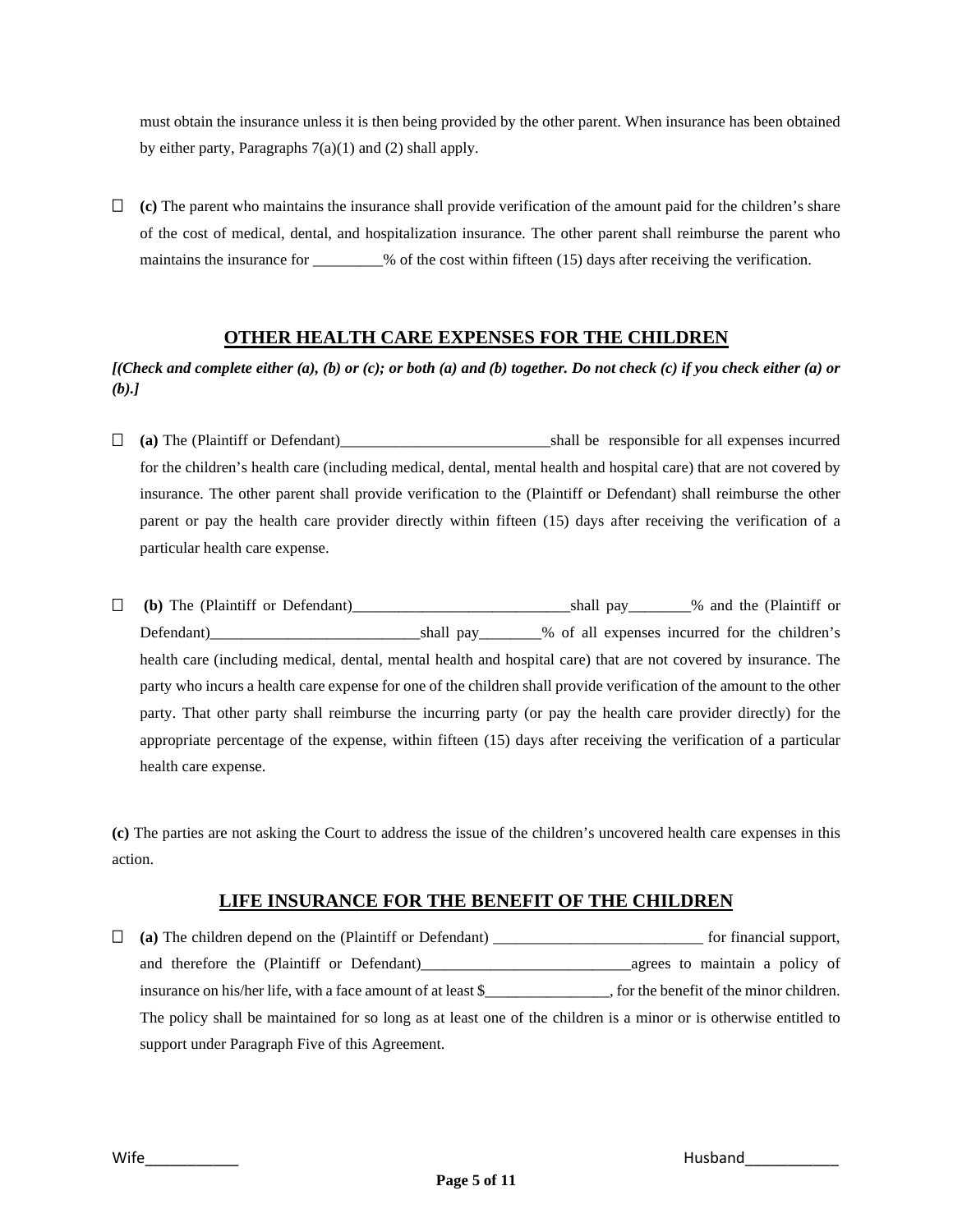- **(b)** The Children depend on both of the parties for financial support, and therefore each party agrees to maintain a policy of insurance on his/her life, with a face amount of at least \$\_\_\_\_\_\_\_\_\_\_\_\_\_\_, for the benefit of the minor children. The policy shall be maintained for so long as at least one of the children is a minor or is otherwise entitled to support under Paragraph Five of this Agreement.
- **(c)** The parties are not asking the Court to address the issue of life insurance for the benefit of the children in this action.

## **ALIMONY**

#### *[Check and complete only one of these, either (a) or (b). Do not check both (a) and (b).]*

 **(a)** The (Plaintiff or Defendant) \_\_\_\_\_\_\_\_\_\_\_\_\_\_\_\_\_\_\_\_\_\_\_\_\_\_\_shall pay to the (Plaintiff or Defendant) as alimony, the sum of  $\Box$  Dollars (\$  $\Box$ ) per month, beginning on \_\_\_\_\_\_\_\_\_\_\_\_\_\_\_\_\_\_\_\_\_\_\_\_\_\_\_\_\_\_\_\_, and continuing monthly thereafter,

#### *[To finish (a), you must check and complete either (1) or (2). Do not check both (1) and (2)]*

- **(1)** until the recipient remarries or dies.
- $\Box$  (2) for a period of  $\Box$
- **(b)** Each party expressly waives the right to receive alimony from the other party.

## **PROPERTY DIVISION**

#### *[Check and complete only one of these, either (a) or (b). Do not check both (a) and (b).]*

- **(a)** The parties acknowledge that they have already made a division of their marital property, including any real estate, vehicles, household furniture, furnishings, household goods, equipment, bank accounts, pensions, and other personal property. Neither party shall claim any of the property in the possession of the other party as of the date of signing this agreement.
- **(b)** The parties acknowledge that they did not obtain any property during their marriage.
- **(c)** The parties acknowledge that they possess various items of marital property, which shall be divided as provided in this Agreement. The parties agree to transfer possession and title to their property as follows:

### *[If you have chosen (c), check and complete only the parts that apply, from (1) through (4) below. Cross out the parts that do not apply.]*

 **(1) Marital Home-** The marital home of the parties, located at the following address: which has the following legal description on the deed to the property:

Wife\_\_\_\_\_\_\_\_\_\_\_ Husband\_\_\_\_\_\_\_\_\_\_\_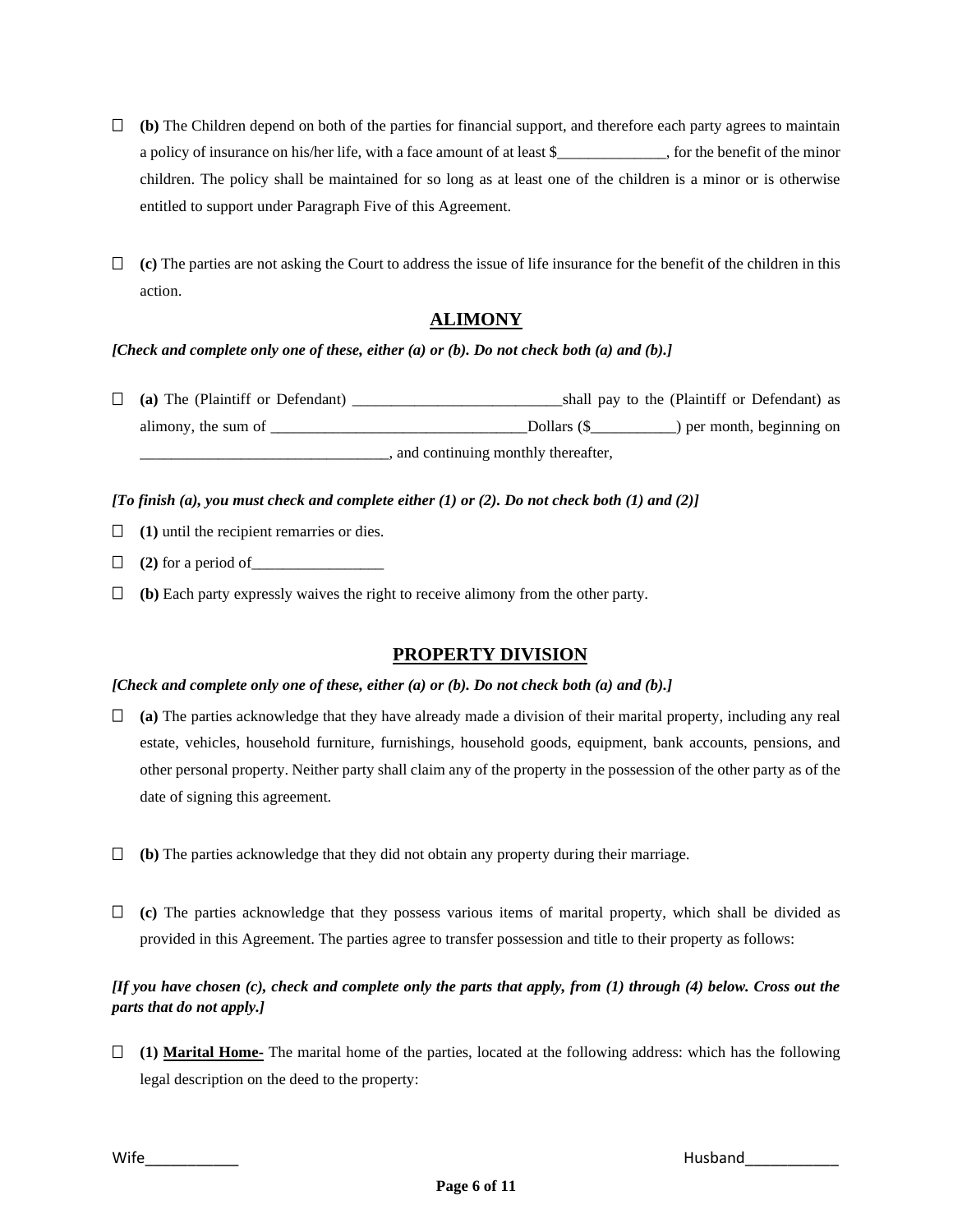shall be conveyed to the (Plaintiff or Defendant) \_\_\_\_\_\_\_\_\_\_\_\_\_\_\_\_\_\_\_\_\_\_\_\_\_\_in fee simple. The (Plaintiff or Defendant)\_\_\_\_\_\_\_\_\_\_\_\_\_\_\_\_\_shall be responsible for all taxes, assessments and mortgage loan payments on the home after the date of \_\_\_\_\_\_\_\_\_\_\_\_\_\_\_\_\_\_\_\_\_\_\_\_\_\_\_\_\_\_\_\_.

## *[If you have chosen and completed the preceding paragraph (1), concerning a marital home, you may also complete (a) or (b), or both (a) and (b), but neither one is required.]*

| Ш | (a) The (Plaintiff or Defendant)     |                                                                                                                   | shall have a lien against the home in the amount                               |
|---|--------------------------------------|-------------------------------------------------------------------------------------------------------------------|--------------------------------------------------------------------------------|
|   |                                      |                                                                                                                   | Dollars (\$ <u>________</u> ). Upon the sale or transfer                       |
|   | of the home, the lien shall be paid. |                                                                                                                   |                                                                                |
| Ш |                                      |                                                                                                                   |                                                                                |
|   |                                      | efforts to refinance the outstanding mortgage/mortgages on the marital home, so that the (Plaintiff or            |                                                                                |
|   |                                      |                                                                                                                   | shall no longer be liable on the mortgage $\text{loan}(s)$ . If the (Plaintiff |
|   |                                      |                                                                                                                   |                                                                                |
|   |                                      | home shall then be listed for sale at a reasonable price, and all reasonable offers to purchase the home shall be |                                                                                |
|   | accepted.                            |                                                                                                                   |                                                                                |
|   |                                      |                                                                                                                   |                                                                                |

|                                                                                 | (2) Mobile Home-The parties' mobile home, which is described as a | with Vehicle                           |
|---------------------------------------------------------------------------------|-------------------------------------------------------------------|----------------------------------------|
|                                                                                 | Identification Number (VIN) of                                    | shall transferred to the (Plaintiff or |
|                                                                                 | . The (Plaintiff or Defendant)<br>Defendant)                      |                                        |
| shall be responsible for all loan payments on the mobile home after the date of |                                                                   |                                        |

**(3) Vehicles-** The vehicles owned by the parties shall be transferred or retained as follows: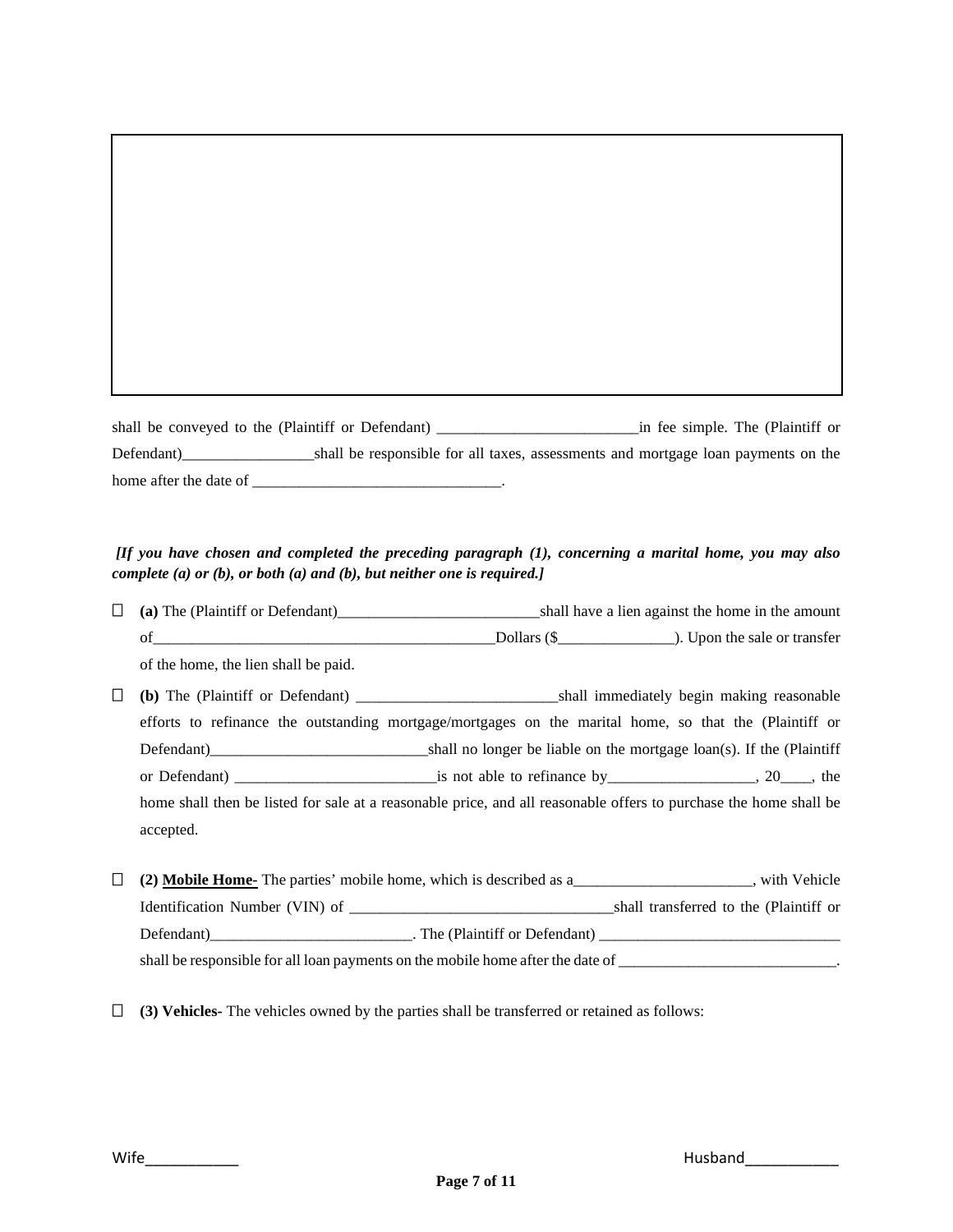#### **Year/Make/Model of Vehicle 32 Security 10 Security 10 Security 10 Security 10 Security 10 Security 10 Security 10 Security 10 Security 10 Security 10 Security 10 Security 10 Security 10 Security 10 Security 10 Security 1**

\_ \_

 $\overline{\phantom{a}}$ a an

| The party listed above for each vehicle shall be responsible for all car loan payments, <i>ad valorem</i> taxes, registration |
|-------------------------------------------------------------------------------------------------------------------------------|
| fees and insurance on that vehicle accruing after the following date:                                                         |

a si

\_ \_

 **(4) Other Personal Property**- The parties acknowledge that they own various other items of personal property, which shall be transferred to the party listed below, on or before\_\_\_\_\_\_\_\_\_\_\_\_\_\_\_\_\_\_\_\_\_\_\_\_, 20\_\_\_\_\_\_\_\_\_\_\_.

#### **TO THE WIFE:**

#### **TO THE HUSBAND:**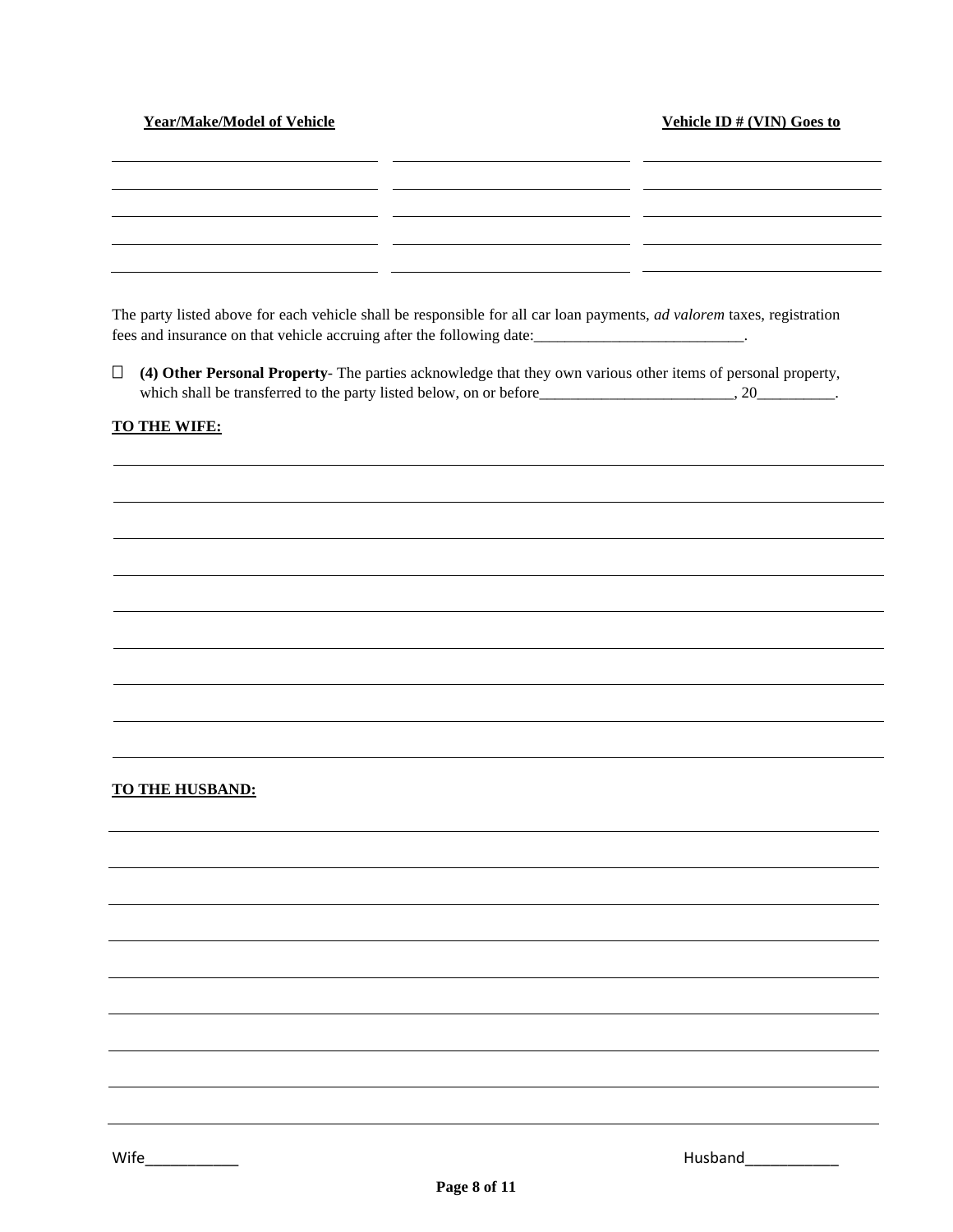Except as otherwise specially provided in this Agreement, the transfers listed above shall be completed no later than \_\_\_\_\_\_\_\_\_\_\_\_\_\_\_\_\_\_\_\_\_\_\_\_\_, and each party shall execute all documents necessary to promptly complete the transfer. Upon the failure of either party to execute and deliver any deed or other documents necessary to complete the transfers required by this Agreement, this Agreement shall constitute and operate as the properly executed document. The county auditor, county recorder, Department of Motor Vehicles, and all other public and private officials are authorized and directed to accept this Agreement or a properly certified copy of it in lieu of the document regularly required for the conveyance or transfer. Except as provided in this Agreement, the parties have divided their marital property, including any real estate, vehicles, household furniture, furnishings, household goods, equipment, bank accounts, pensions, and other personal property. Neither party shall claim any of the property in the possession of the other party as of the date of signing this agreement, except as provided in this Agreement.

## **DEBTS**

### *[Check and complete only one of these, either (a) or (b). Do not check both (a) and (b)]*

- $\Box$  (a) The parties acknowledge that they have no outstanding joint or marital debts.
- $\Box$  (b) The responsibility for payment of the parties' joint and marital debts shall be as follows:

| <b>Creditor</b> | <b>Amount</b> | <b>Responsible Party</b> |
|-----------------|---------------|--------------------------|
|                 |               |                          |
|                 |               |                          |
|                 |               |                          |
|                 |               |                          |
|                 |               |                          |
|                 |               |                          |
|                 |               |                          |

The responsible party listed above for each debt shall hold the other party harmless for any collections on that debt. If legal action is brought against the other party to recover that debt, the responsible party agrees to indemnify or hold the other party harmless and, in addition, to pay all attorney's fees and costs of collection which the other party may incur as a result of the legal action.

## **TAX AND BANKRUPTCY CONSTRUCTION OF THIS AGREEMENT**

The parties acknowledge that the equitable division of marital property and the payment of marital and joint debts if provided in this agreement, shall no be deductible nor taxable for income tax purposes. Each party also acknowledges that, but for the payments provided here, the other party's financial independence would be impaired. Therefore, it is the parties' intention that if either party ever seeks bankruptcy protection, the amounts payable under this Agreement shall not be dischargeable in bankruptcy under 11 United States Code Section 523(a)(5), as the payments are in the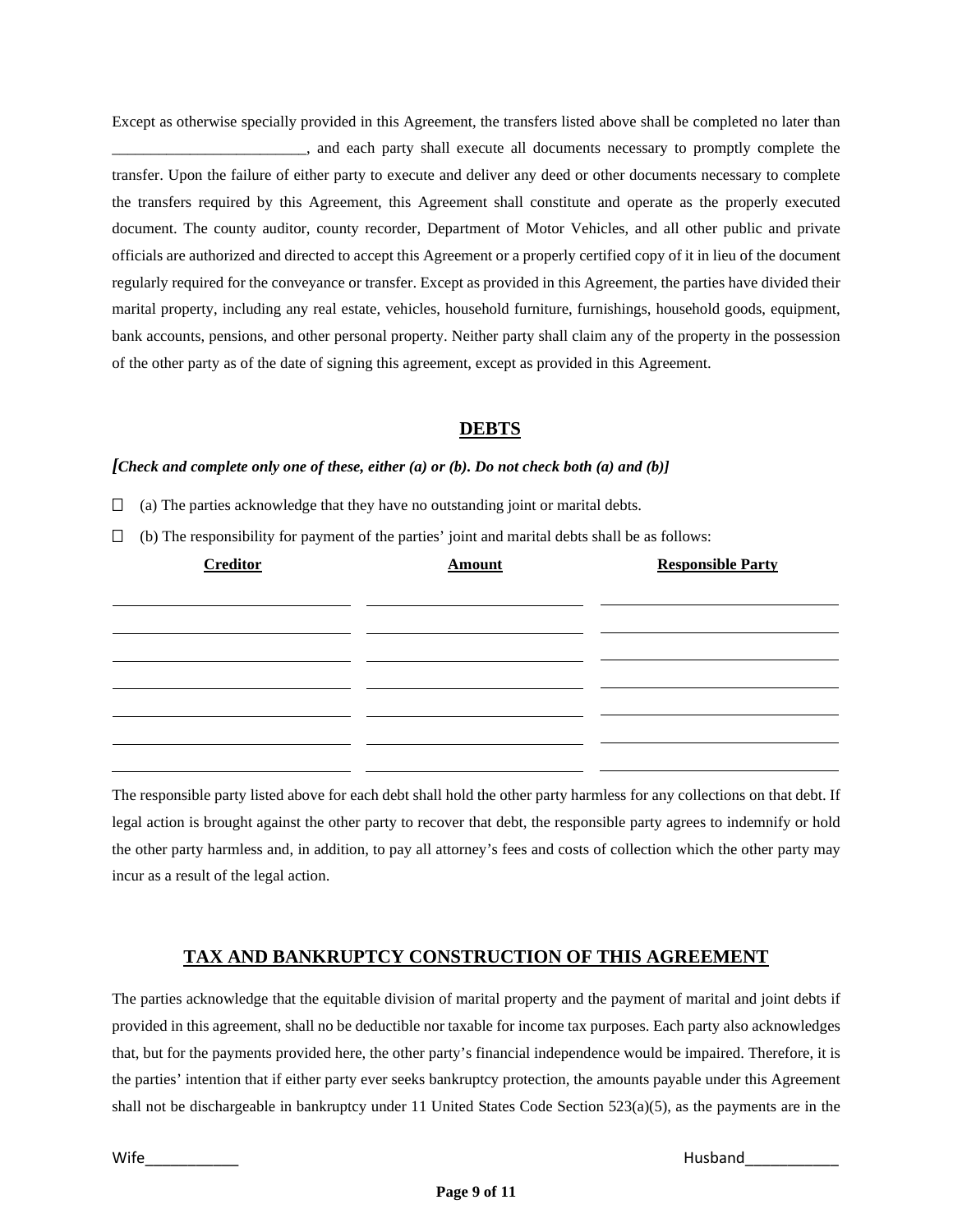nature of spousal or child support and maintenance. Alternatively, the payments shall be nondischargeable in bankruptcy under 11 United States Code Section 523(a)(15).

### **RESTRAINING ORDER**

#### *(Optional- Check and complete this paragraph if applicable.)*

 The (Plaintiff or Defendant) \_\_\_\_\_\_\_\_\_\_\_\_\_\_\_\_\_\_\_shall be permanently restrained and enjoined from assaulting, beating, wounding, threatening, harassing and stalking the (Plaintiff or Defendant)\_ By consenting to this, the (Plaintiff or Defendant)\_\_\_\_\_\_\_\_\_\_\_\_\_\_\_\_\_\_\_\_\_\_\_\_\_in no way admits that such acts were done in the past, but agrees not to engage in such acts in the future. This provision shall be enforceable by the Court's contempt power.

## **VOLUNTARINESS OF AGREEMENT**

The parties acknowledge that they have entered into this Agreement freely and voluntarily and that it is not the result of any duress or any undue influence. We understand that we do not have to enter into this Agreement, that we have the right to a trial before a judge or jury on all issues that could be raised in this action. We also understand that we have the right to certain discovery procedures that may reveal other income or assets of the other party. We have agreed to enter into this Agreement based on our knowledge of the income and assets of the parties and their written statements in this Agreement. After considering all of this, we have decided to enter into this Agreement freely and voluntarily.

## **COMPLETENESS OF AGREEMENT**

This Agreement constitutes the entire understanding of the parties. There are no representations or promises other than those expressly included in this Agreement. Each party hereby states under oath that the financial representations in this Agreement are accurate and complete, to the best of that party's information, knowledge, and belief.

## **EFFECT OF DIVORCE**

Both parties understand that this Agreement does not require them to continue to live separately to proceed with an action for divorce. However, if either party brings or maintains an action for divorce, this Agreement shall be presented to the court and incorporated by reference into any judgment concerning the matters covered by the Agreement. Even if it becomes part of a divorce judgment, this Agreement shall survive and can be enforced independently from the judgment of divorce.